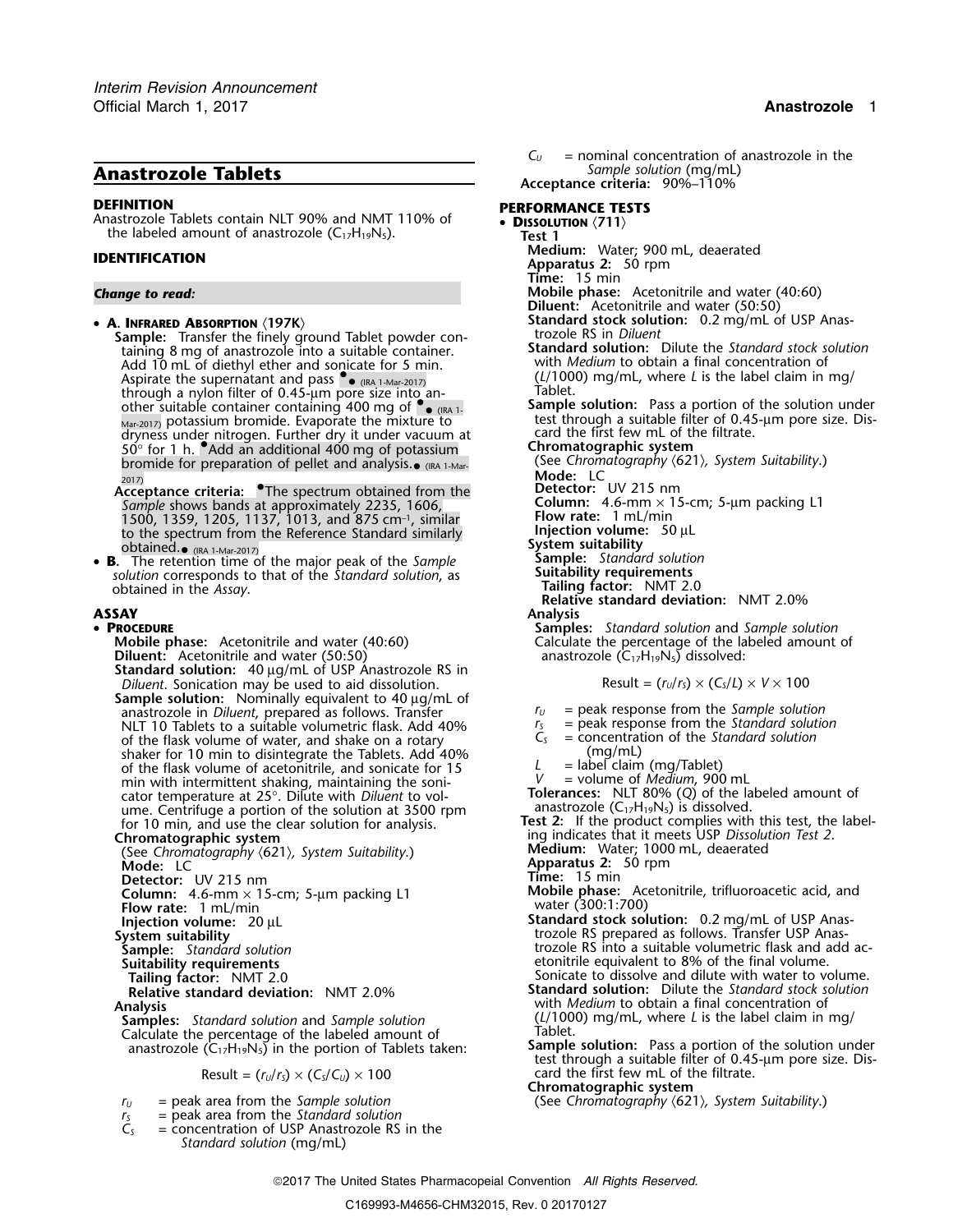*Interim Revision Announcement* 2 **Anastrozole** Official March 1, 2017

**System suitability** filtrate.<br> **Sample:** Standard solution **filtrate.**<br> **Chromatographic system Sample:** *Standard solution*<br>**Suitability requirements Tailing factor:** 0.9–1.4 **Relative standard deviation:** NMT 1.5%

**Samples:** *Standard solution* and *Sample solution* **Flow rate:** 1.0 mL/min Calculate the percentage of the labeled amount of **Flow rate:** 10 mL/min The Calculate the percentage of the labeled amount of **Injection volume:** 10 µCalculate the percentage of the labeled amount of **Injection volume:** 10 µCanastrozole (C<sub>17</sub>H<sub>19</sub>N<sub>5</sub>) dissolved: **Instance 10 µCanastrozole 10** anastrozole (C<sub>17</sub>H<sub>19</sub>N<sub>5</sub>) dissolved: **Analysis time:** 2<br>**Analysis time:** 25 mastrozole (C<sub>17</sub>H<sub>19</sub>N<sub>5</sub>) dissolved: **15 minutes:** 25 mastrozole (C<sub>17</sub>H<sub>19</sub>N<sub>5</sub>)

$$
Result = (r_U/r_S) \times (C_S/L) \times V \times 100
$$

- 
- 
- 

anastrozole  $(C_{17}H_{19}N_5)$  is dissolved.<br>**FORMITY OF DOSAGE UNITS**  $\langle 905 \rangle$ : Meet the **the** Analysis • **<sup>U</sup>NIFORMITY OF DOSAGE UNITS** 〈**905**〉**:** Meet the **Analysis**

•**ORGANIC IMPURITIES**

**Solution A:** Methanol, acetonitrile, trifluoroacetic acid,  $\qquad$  Result = ( $r_u/r_s$ ) × (Cs/C $_u$ ) × 100 and water (200: 100: 0.7: 700) **Solution B:** Methanol, acetonitrile, trifluoroacetic acid,  $r_U =$  peak response of each individual impurity and water (500: 250: 0.7: 250)<br>and water (500: 250: 0.7: 250) and water (500: 250: 11) and water of stripuping th

| Standard solution (n<br>= nominal concentratio<br>Sample solution (mg | <b>Solution B</b><br>(%) | <b>Solution A</b><br>(%) | Time<br>(min) |
|-----------------------------------------------------------------------|--------------------------|--------------------------|---------------|
| <b>Acceptance criteria:</b> See Tab                                   |                          | 100                      |               |
| rity peak less than 0.1%.                                             |                          | 100                      |               |
|                                                                       | 100                      |                          | 25.1          |
| <b>Table 2</b>                                                        | 100                      |                          | 30            |
| Relat                                                                 |                          | 100                      |               |
| <b>Reten</b>                                                          |                          | 00 ا                     |               |

**Diluent:** Acetonitrile, trifluoroacetic acid, and water (200: 0.8: 800)

- **System suitability stock solution:** 0.5 mg/mL of USP Anastrozole RS and 0.3 mg/mL of ethyl 4-hydroxybenzoate in *Diluent* prepared as follows. Transfer USP Anas- Anastrozole monoamide trozole RS and ethyl 4-hydroxybenzoate into a suitable  $\qquad \begin{array}{ccc} \Box & \Box \ \Box & \Box \ \Box \ \Box \ \Box \ \Box \ \end{array}$  0.30  $\qquad \qquad$  0.50 volumetric flask and add *Diluent* equivalent to 50% of the final volume. Sonicate to dissolve and dilute with *Diluent* to volume.
- System suitability solution: 10 µg/mL of USP Anas-Figure 1.0.87 1.000 Solution: The payment of Substitute in  $\frac{1}{2}$  mononitrile<sup>6</sup> 1.000 nm 0.87 1.000 nm 0.5 trozole RS and 6 µg/mL of ethyl 4-hydroxybenzoate in
- **Example 12** Solution: U.S Highlin Of OSP Atlas-<br>trozole RS in *Diluent* prepared as follows. Transfer USP  $\frac{b}{2}$ -{3-[(1*H*-1,2,4-Triazol-1-yl)methyl]-5-(1-amino-2-methyl-1-oxopropan-<br>Anastrozole RS into a suitable vol Anastrozole RS into a suitable volumetric flask and add<br>*Diluent* equivalent to 50% of the final volume. Sonicate methylpropanamide. to dissolve and dilute with *Diluent* to volume.

prepared as follows. Transfer a weighed quantity of powdered Tablets, equivalent to  $10 \text{ mg}$  of anastrozole, to a suitable container and add 10.0 mL of *Diluent*.

**Mode:** LC<br>**Detector:** UV 215 nm<br>**Detector:** UV 215 nm<br>**Sonicate for 30 min and allow to cool to room temper-**<br>ature. Pass through a suitable filter of 0.45-µm pore **Detector:** UV 215 nm<br> **Column:** 3.2-mm × 10-cm; 5-µm packing L42 size, and discard the first few mL of the filtrate. If the **Column:** 3.2-mm × 10-cm; 5-µm packing L42 size, and discard the first few mL of the filtrate. If the **Flow rate:** 0.75 mL/min<br>**Flow rate:** 0.75 mL/min filtrate is not clear, pass again through a suitable filter<br>of 0.2-µm **Flow rate:** 0.75 mL/min filtrate is not clear, pass again through a suitable filter **Injection volume:** 100 µL of 0.2-µm pore size, and discard the first few mL of the

(See Chromatography  $\langle 621 \rangle$ , System Suitability.)<br>**Mode:** LC **Analysis**<br> **Analysis**<br> **Analysis**<br> **Column:** 3.2-mm × 10-cm; 5-µm packing L42<br> **Column:** 3.2-mm × 10-cm; 5-µm packing L42<br> **Column:** 3.2-mm × 10-cm; 5-µm packing L42  $S$ ample: *System suitability solution* [NOTE-The relative retention times for ethyl 4-hy $r<sub>U</sub>$  = peak response from the *Sample solution*<br> $r<sub>S</sub>$  = peak response from the *Standard solution*<br>respectively.]  $\mathcal{L}$  = concentration of the Standard solution<br>
(mg/mL)<br>  $\mathcal{L}$  = label claim (mg/Tablet)<br>  $\mathcal{V}$  = volume of *Medium*, 1000 mL<br>
Tolerances: NLT 80% (Q) of the labeled amount of<br>
Tailing factor: 0.9–1.3 for the ana requirements **Samples:** *Standard solution* and *Sample solution* **IMPURITIES**<br> **IMPURITIES** Calculate the percentage of each impurity in the por-<br> **IMPURITIES** 

$$
Result = (r_U/r_S) \times (C_S/C_U) \times 100
$$

- 
- *Standard solution*
- **Table 1** *C<sub>S</sub>* = concentration of USP Anastrozole RS in the Standard solution (mg/mL)
	- $C_U$  = nominal concentration of anastrozole in the<br>Sample solution (mg/mL)<br>**Acceptance criteria:** See Table 2. Disregard any impu-

rity peak less than 0.1%.

| υU                    |                                                                                                                             | i vv                                                                                                              | Table 2                               |                  |            |
|-----------------------|-----------------------------------------------------------------------------------------------------------------------------|-------------------------------------------------------------------------------------------------------------------|---------------------------------------|------------------|------------|
| 31                    | 100                                                                                                                         |                                                                                                                   |                                       | <b>Relative</b>  | Acceptance |
| 40                    | 100                                                                                                                         |                                                                                                                   |                                       | <b>Retention</b> | Criteria,  |
|                       |                                                                                                                             |                                                                                                                   | <b>Name</b>                           | Time             | NMT $(% )$ |
| 9:0.8:800             | nt: Acetonitrile, trifluoroacetic acid, and water                                                                           |                                                                                                                   | Anastrozole diamide <sup>a</sup>      | 0.11             | 0.5        |
|                       | <b>m suitability stock solution:</b> 0.5 mg/mL of USP<br>trozole RS and 0.3 mg/mL of ethyl 4-hydroxyben-                    |                                                                                                                   | Anastrozole monoacid<br>monoamideb    | 0.26             | 0.5        |
|                       |                                                                                                                             | e in <i>Diluent</i> prepared as follows. Transfer USP Anas-<br>ble RS and ethyl 4-hydroxybenzoate into a suitable | Anastrozole monoamide<br>mononitrilec | 0.30             | 0.5        |
|                       | metric flask and add Diluent equivalent to 50% of                                                                           |                                                                                                                   | Desmethyl anastrozole <sup>d</sup>    | 0.51             |            |
|                       | inal volume. Sonicate to dissolve and dilute with                                                                           |                                                                                                                   | Anastrozole diacid <sup>e</sup>       | 0.71             | 0.5        |
| <i>ent</i> to volume. | $m$ suitability solution: $10 \mu q/mL$ of USP Anas-<br>$\alpha$ RS and $\beta$ un/ml of athyl $\Delta$ -hydrovyhenzoate in |                                                                                                                   | Anastrozole monoacid<br>mononitrilef  | 0.87             | 0.5        |

a *Diluent* from the *System suitability stock solution* **by the analyzical propanamide). Standard stock solution:** 0.5 mg/mL of USP Anas-<br>
propanamide). **propanamidel** by the *propanamide* by the *propanamide* of the *p* 

to dissolve and dilute with *Diluent* to volume.<br>**Standard solution:** 10 μg/mL of USP Anastrozole RS in propanenitrile. This process impurity is controlled in the drug substance *Diluent* from the *Standard* stock solution<br>
Sample solution: Nominally equivalent to 1.0 mg/mL<br>
sample solution: Nominally equivalent to 1.0 mg/mL<br>
servences of the total impurited.

ample solution: Trommany equivalent to 1.0 mg/m2<br>of anastrozole from NLT 25 finely powdered Tablets, noic acid).

. 2-{3-[(1*H*-1,2,4-Triazol-1-yl)methyl]-5-(2-cyanopropan-2-yl)phenyl}-2-

2017 The United States Pharmacopeial Convention *All Rights Reserved.*